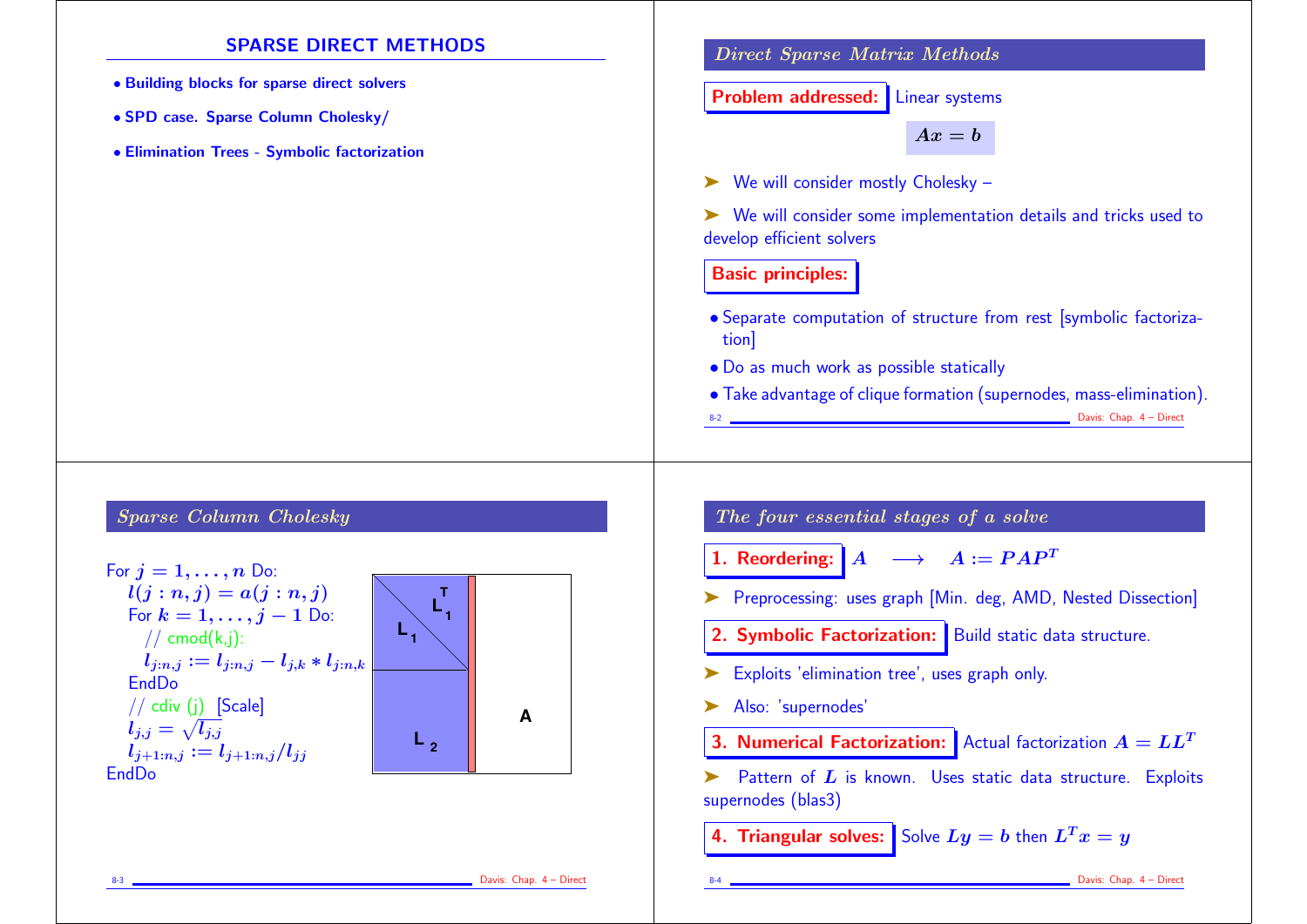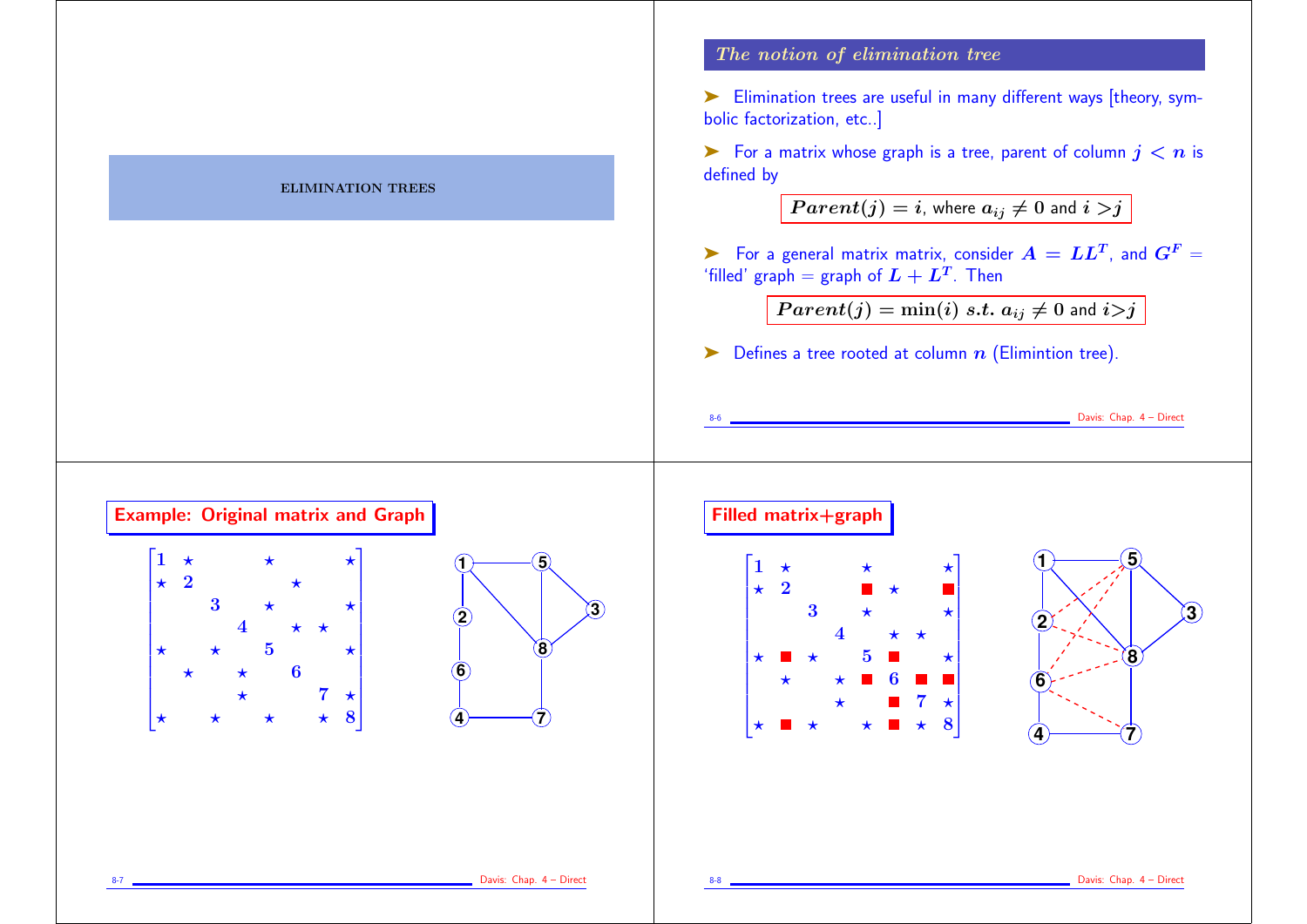

- 
- ▶ Can be used to define 'parallel' tasks.
- For parallelism: flat and wide trees  $\rightarrow$  good; thin and tall (e.g. of tridiagonal systems)  $\rightarrow$  Bad.

► For parallel executions, Nested Dissection gives better trees than Minimun Degree ordering.

# Where does the elimination tree come from?

➤ Answer in the form of an excercise.

Consider the elimination steps for the previous example. A directed edge means a row (column) modification. It shows the task dependencies. There are unnecessary dependencies. For example:  $1 \rightarrow 5$  can be removed because it is subsumed by the path  $1 \rightarrow 2 \rightarrow 5$ .



**Example 20** Davis: Chap. 4 – Direct

✖✕  $\rightarrow$ 

✖✕  $\Delta$ 

✖✕  $\bigcap$ 

 $9)$ 

8

 $\mathcal{D}$ 

 $6)$ 

5

 $\Phi$ 3  $\mathfrak{D}$  $\mathbb{D}$ 

✖✕  $\rightarrow$ 

✖✕  $\rightarrow$ 

✖✕  $\lambda$ 

✖✕  $\Delta$ 

✖✕  $\triangle$ 

✖✕ ✗✔

To do: Remove all the redundant dependencies.. What is the result?

Elim. tree depends on ordering (Not just the graph)

Example:  $3 \times 3$  grid for 5-point stencil [natural ordering]

7 8 9 5 64

31 2

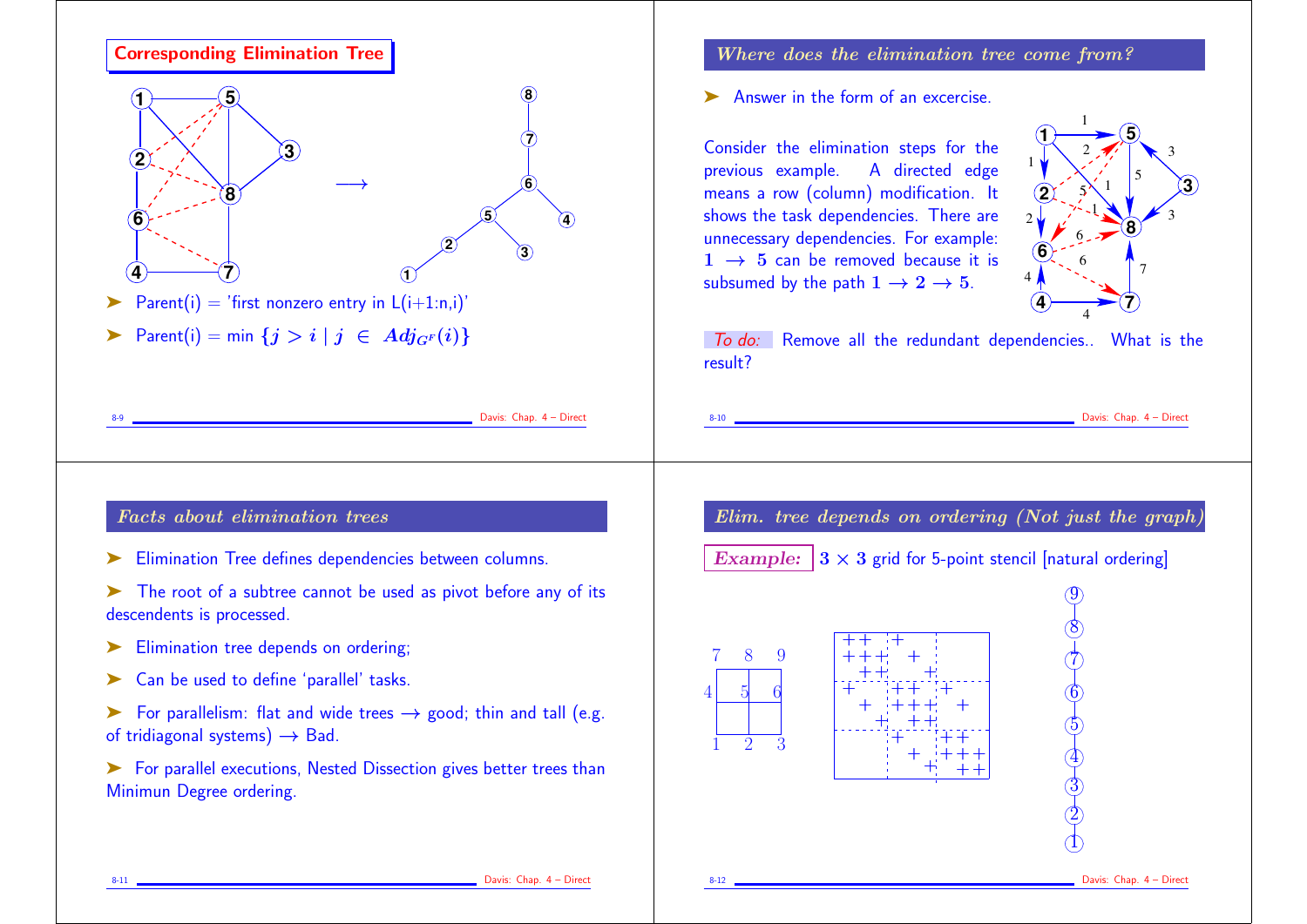

Davis: Chap. 4 - Direct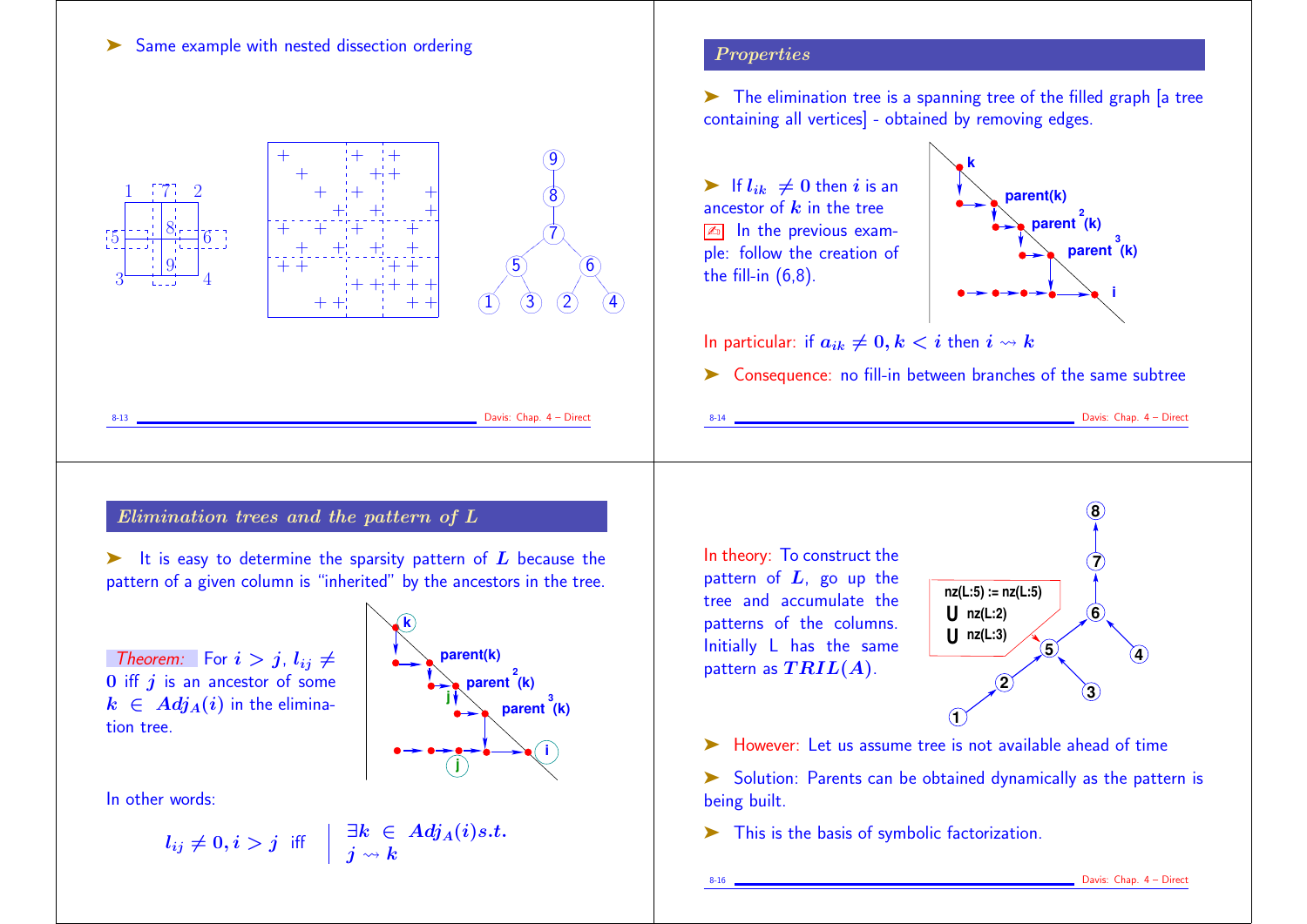Notation :

Example: Consider

the earlier example:

**1**

List=empty  $L=\{2.5,8\}$ , p=2

**6**

**4** <del>(</del>)

**8**

**3**

**5**

**2** List={1}

 $\triangleright$   $nz(X)$  is the pattern of X (matrix or column, or row). A set of pairs  $(i, j)$ 

 $\triangleright$   $tril(X) =$  Lower triangular part of pattern [matlab notation]  ${(i, j) \in X | i > j}$ 

 $\blacktriangleright$  Idea: dynamically create the list of nodes needed to update  $L_{:,j}$ .

**1**

**6**

**4** <del>(</del>)

**8**

 $\vert$  List={1} L={5,6,8}<br>p = 5

**3**

**5**

**2**

ALGORITHM : 1. Symbolic factorization